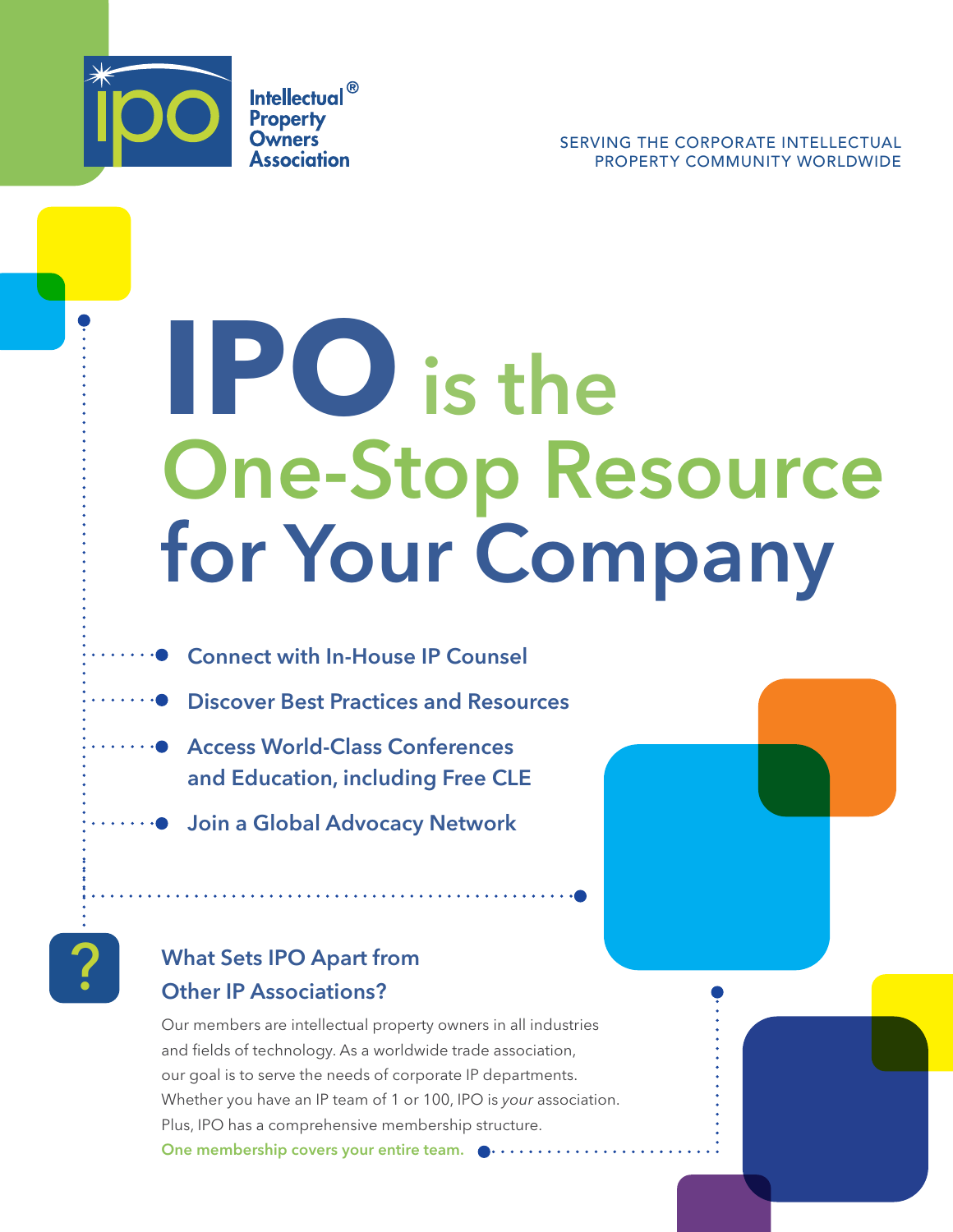# **Connect with** In-House IP Counsel

IPO Corporate Members — including senior level officers and operations teams — collaborate and network year-round through a variety of IPO programs. Hundreds of organizations and more than 12,000 individuals worldwide are involved in IPO.

### Committees and Resource Groups

Keep up to date on developments in your area of practice and build relationships with fellow professionals. IPO has dozens of active committees and resource groups working on the most important areas of IP law and practice. Because leadership positions are filled by in-house members, committees also provide professional development opportunities for your team. [Please see the last page for a list.](#page-7-0) 





KAREN COCHRAN, SHELL OIL COMPANY



### IPO Connect

This private online community, exclusively for IPO members, provides a forum for connecting with fellow corporate members and other industry leaders. It includes a member directory and resources for members to collaborate and support each other.

CONNECT WITH IN-HOUSE IP COUNSEL

ACCESS WORLD-CLASS CONFERENCES AND EDUCATION, INCLUDING FREE CLE



DISCOVER BEST PRACTICES AND RESOURCES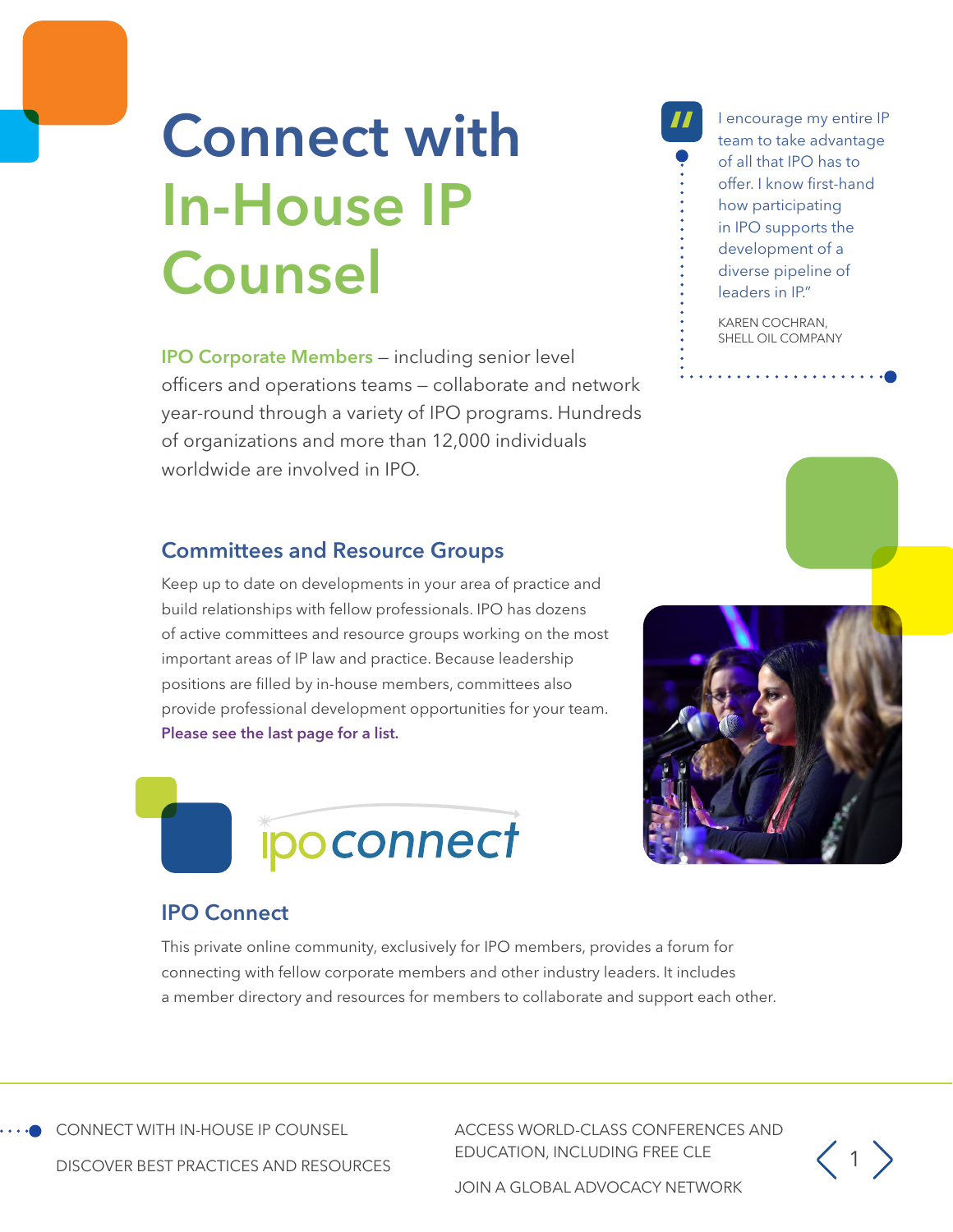# Best Practices and **Other Resources Available** to You from Day One of Your Membership

 $\bullet$  Chief IP Counsel in a Box  $\cdots$ 

Corporate IP Practices Study

CIPO IN A BOX<br>ANALYSIS MODEL 8. Budget Business IP Strategy Corporate Structure

Gender Diversity in Innovation Toolkit

A Practical Guide to Diversity & Inclusion in the Legal Profession





CONNECT WITH IN-HOUSE IP COUNSEL

ACCESS WORLD-CLASS CONFERENCES AND EDUCATION, INCLUDING FREE CLE



DISCOVER BEST PRACTICES AND RESOURCES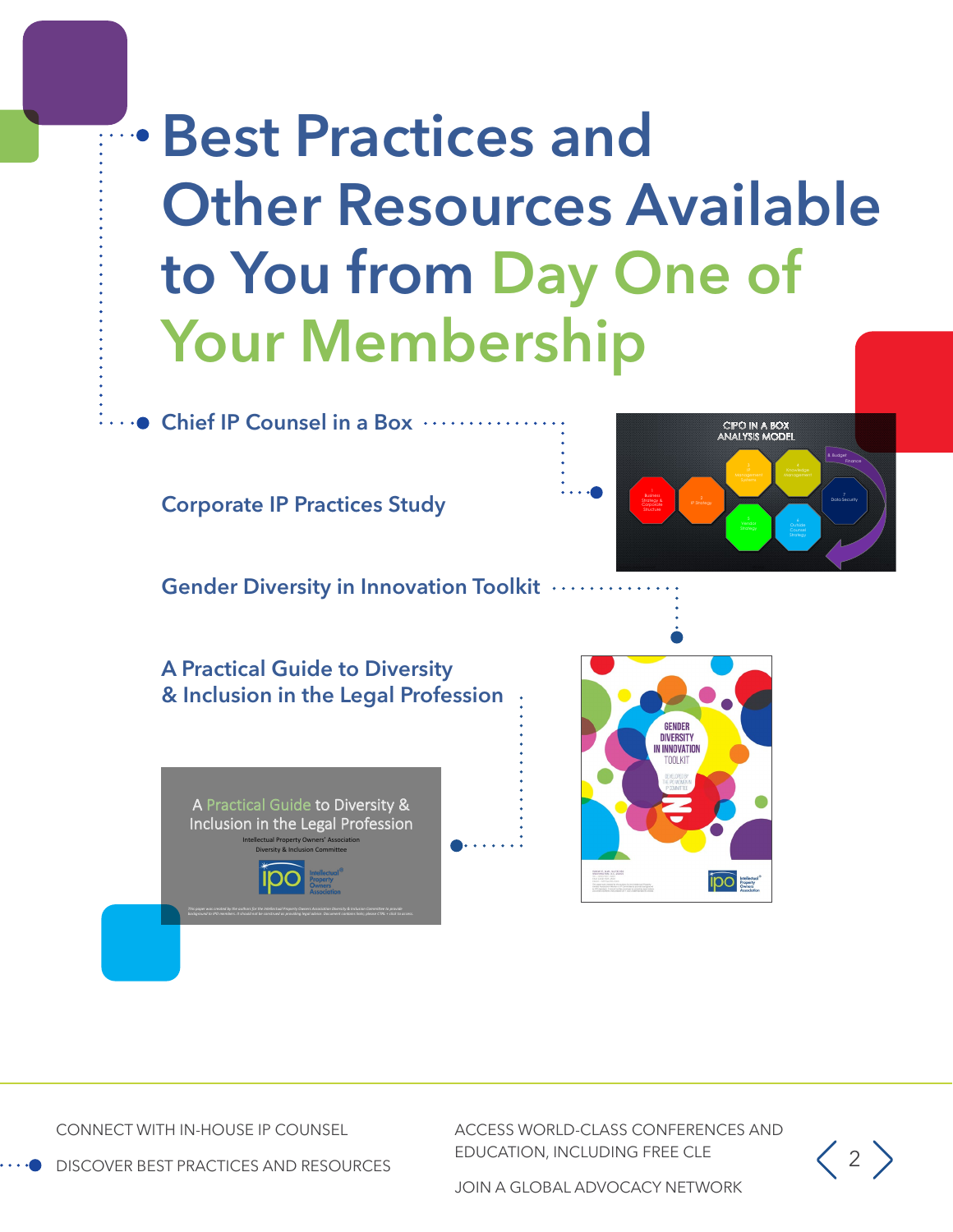# Resources, continued

IP Chat Channel™ Free live and on-demand webinars

### IPO Annual Meeting and IPOwners Spring Summit™

Discounted registration rates for members

### Mentoring Programs

**P** Chat<br>Channel **ONLINE EDUCATION** .<br>TUNE IN TO TIMELY ANALYSIS AND<br>Action tips for Leaders In II



### IPO Daily News™

Summarizes patent and trademark opinions as they are issued, and provides updates on other important IP cases

### IPOwners Quarterly™

In-depth analysis on the the issues most relevant to our corporate members

### Black IP Professionals Directory .

### Federal Circuit Summaries

IPO Patent Eligibility Tool

Annual Top 300 Patent Owners List



 $\frac{11}{9}$ IPO is the premier cross-industry voice. It provides an extremely broad network of professionals to bounce ideas off and to learn from."

> KRISH GUPTA, DELL TECHNOLOGIES

### IP Service Provider Directory

CONNECT WITH IN-HOUSE IP COUNSEL

ACCESS WORLD-CLASS CONFERENCES AND EDUCATION, INCLUDING FREE CLE



DISCOVER BEST PRACTICES AND RESOURCES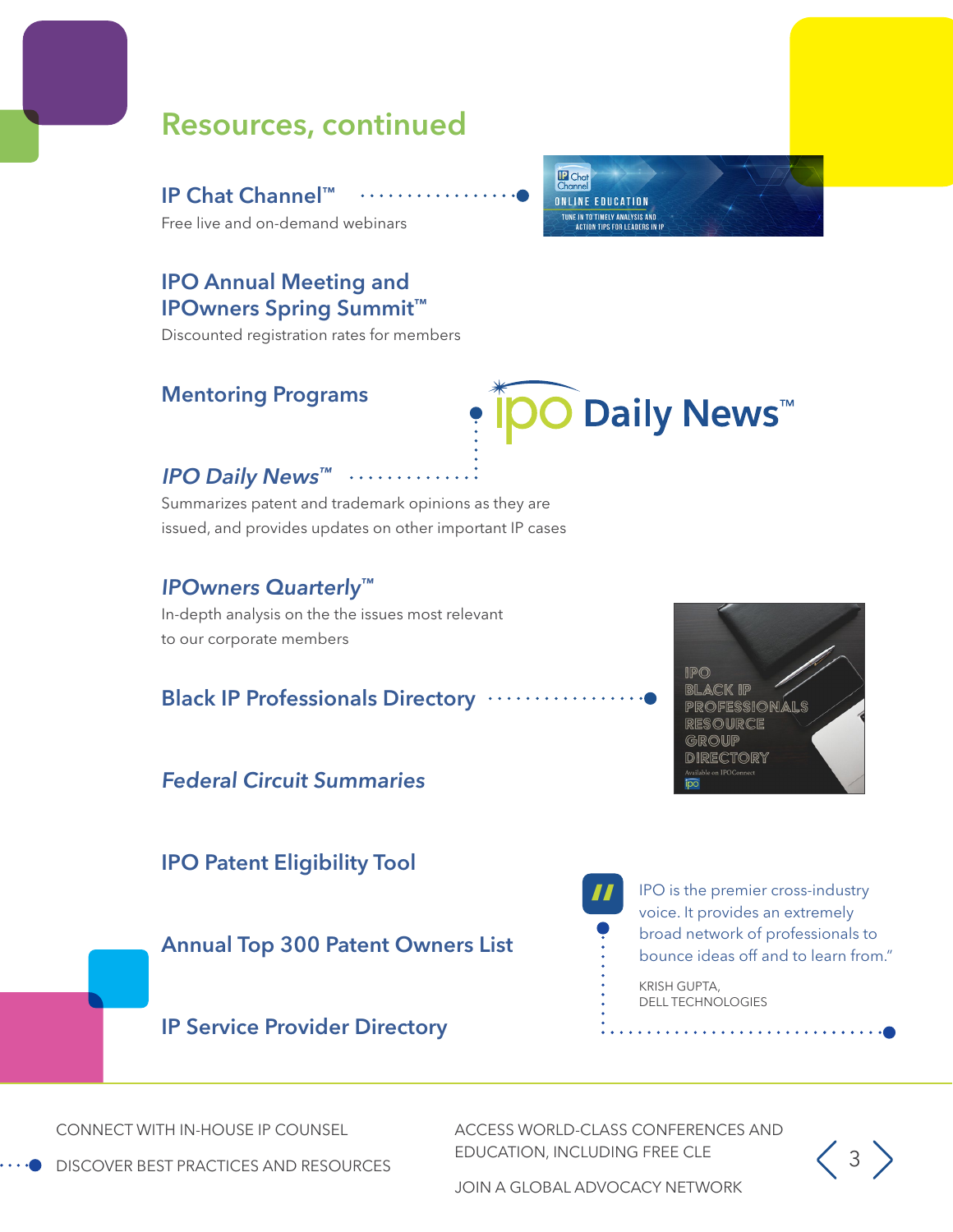# Access World-Class Conferences and Education



Internationally, IPO hosts events through our European Practice, Asian Practice, and Latin American Practice Committees.

Our IP Chat Channel™ is an exclusive member benefit providing FREE CLE to your team. We host between 2-4 webinars per month and have over 75 on-demand webinars on topics that span all areas of intellectual property.



CONNECT WITH IN-HOUSE IP COUNSEL

ACCESS WORLD-CLASS CONFERENCES AND EDUCATION, INCLUDING FREE CLE

 $\langle 4 \rangle$ 

DISCOVER BEST PRACTICES AND RESOURCES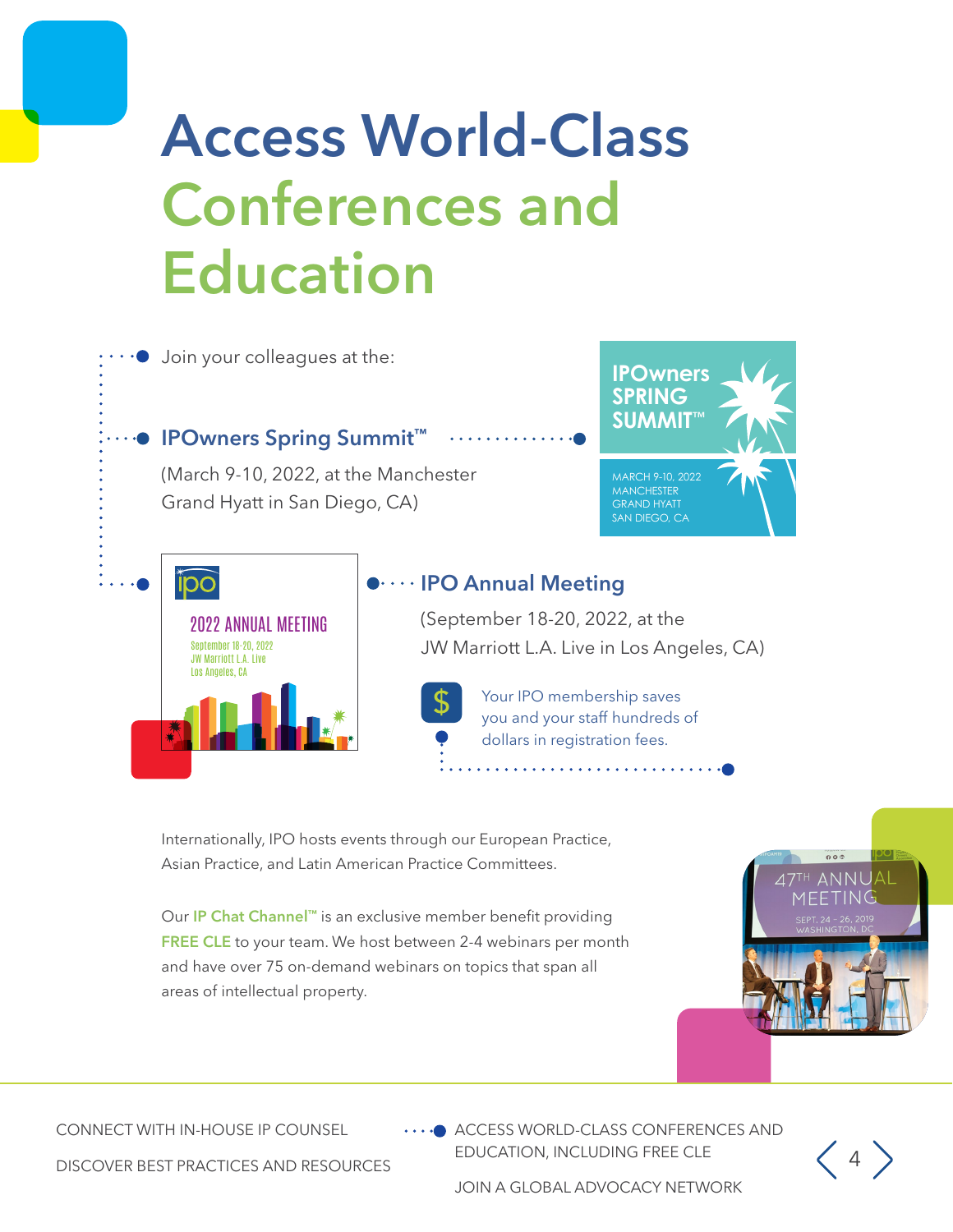# Join a Global Advocacy Network

With IPO, you have a voice in a highly influential government affairs program that engages legislatures, courts, and IP offices worldwide to advance the interests of our corporate members.

IPO advocates for high quality and enforceable intellectual property rights, and predictable legal systems for all industries and technologies.

Your team can work directly with other corporate members to develop IPO's policies and positions on key issues, study issues and publish reports, and educate other IPO members through webinars and conference panels.

### Current advocacy programs include:

Section 101 patent subject matter eligibility High patent quality Patent enforcement reforms Harmonization forums abroad: IP5, IT3, ID5, TM5 Anti-counterfeiting and piracy Special 301 Process



[Click here](https://ipo.org/index.php/international/) to see how IPO works throughout the world on effective IP policies.

CONNECT WITH IN-HOUSE IP COUNSEL

>

ACCESS WORLD-CLASS CONFERENCES AND EDUCATION, INCLUDING FREE CLE



DISCOVER BEST PRACTICES AND RESOURCES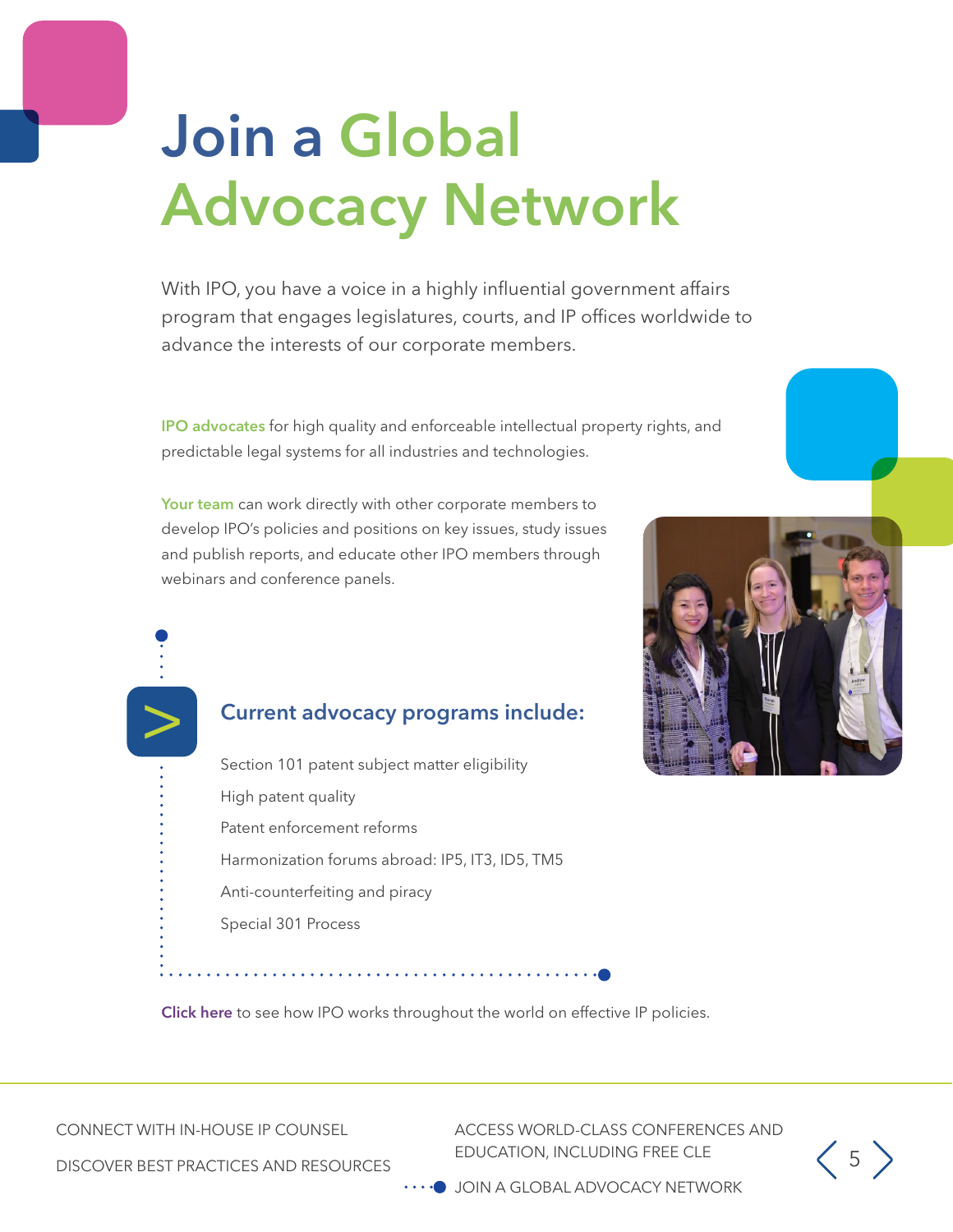

 $\langle 6 \rangle$ 

# 2022 IPO Corporate Membership Application

| E-mail <u>_________________________________</u>                                            |
|--------------------------------------------------------------------------------------------|
| Referred to us by another IPO Member? Please tell us who so we can thank them with a gift: |

\_\_\_\_\_\_\_\_\_\_\_\_\_\_\_\_\_\_\_\_\_\_\_\_\_\_\_\_\_\_\_\_\_\_\_\_\_\_\_\_\_\_\_\_\_\_\_\_\_\_\_\_\_\_\_\_\_\_\_\_\_\_\_\_\_\_\_\_\_\_\_\_\_\_\_\_\_\_\_\_\_\_\_\_\_\_\_\_\_\_\_\_\_\_

### Corporate Membership Categories & Annual Dues

Your IPO Corporate membership grants member benefits to all employees of the organization worldwide.

 $\Box$  Fewer than 10 patents received last year, and less than five billion annual sales \$2,600  $\bigcirc$  Fewer than 10 patents received last year  $\bigcirc$  states are set of \$5,020 10 or more patents received last year \$7,540

### Method of Payment

For the fastest response, send your application to **[membership@ipo.org](mailto:membership%40ipo.org?subject=)** 

- Check Enclosed (Payable to Intellectual Property Owners Association)
- $\bigcap$  Invoice Me
- $\Box$  I authorize IPO to charge US\$ to my:

| Cardholder Name | $\Box$ American Express $\Box$ Discover $\Box$ MasterCard $\Box$ Visa |      |                  |                      |
|-----------------|-----------------------------------------------------------------------|------|------------------|----------------------|
| Card Number     |                                                                       |      |                  |                      |
|                 | $Exp.$ Date $\_\_$                                                    | Date |                  |                      |
| Signature       |                                                                       |      | Save &<br>E-mail | <b>Print</b><br>Form |

#### If you are mailing your application with payment, please send this membership application form to:

Intellectual Property Owners Association, 1501 M Street NW Suite 1150, Washington, DC 20005 USA

#### **Questions**

Need to arrange for payment electronically? Call +1 (202) 507-4500 or e-mail our membership team at membership@ipo.org

#### **Note**

Membership is for 12 months following the month in which the application is accepted and payment is received. For U.S. federal income tax purposes, IPO dues are deductible as ordinary and necessary business expenses, but are not deductible as charitable contributions.